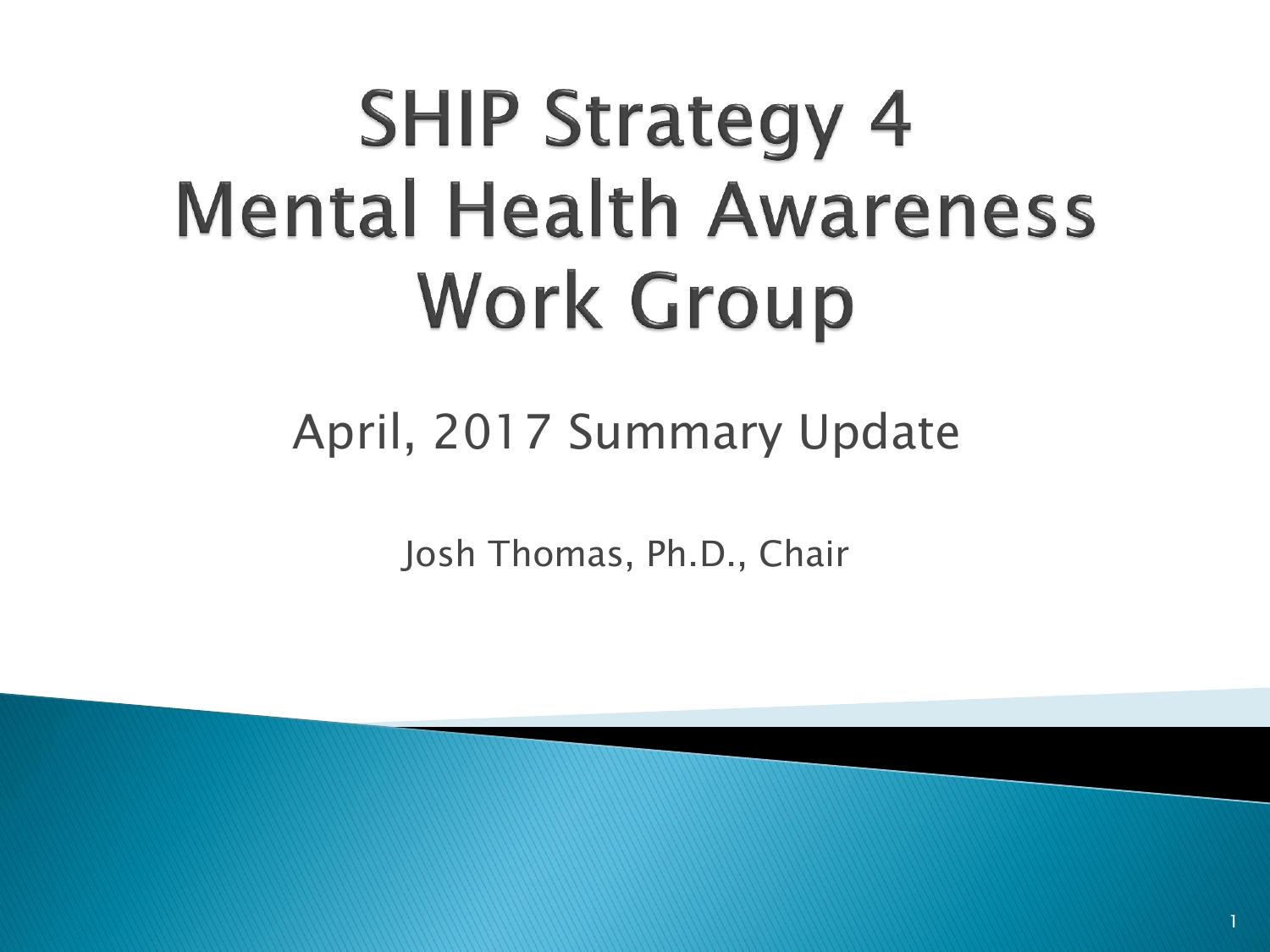### **General Note**

- Committee meetings have not been held in 2017.
- Additional committee meetings (semiannual) will be scheduled once committee members updated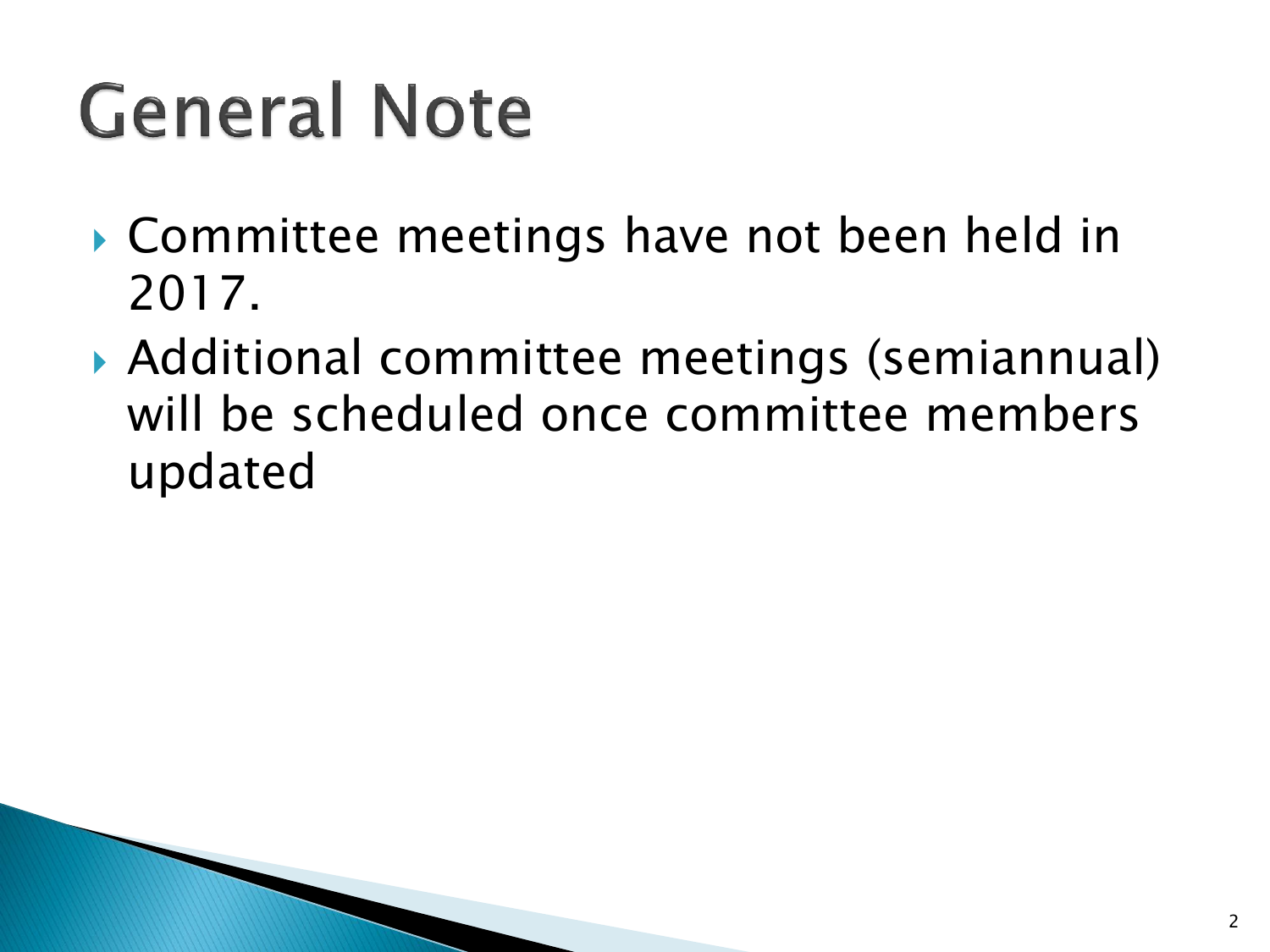# 4.1 Objective

- ▶ Utilize CORE (Community Outreach, Referral and Early Intervention) program to raise awareness among providers and boarder community.
	- Focus on recognizing the signs of psychotic disorders among adolescents and treatment resources available
	- Statewide with special emphasis on Northern New Castle County and Sussex reaching diverse populations
	- Partner Agencies: DSAMH, DPBH (lead)
	- Strategy 4 will focus on anti-stigma efforts which are parallel to the early intervention and treatment efforts.
		- We will capture number of anti-stigma presentations and number of participants reached.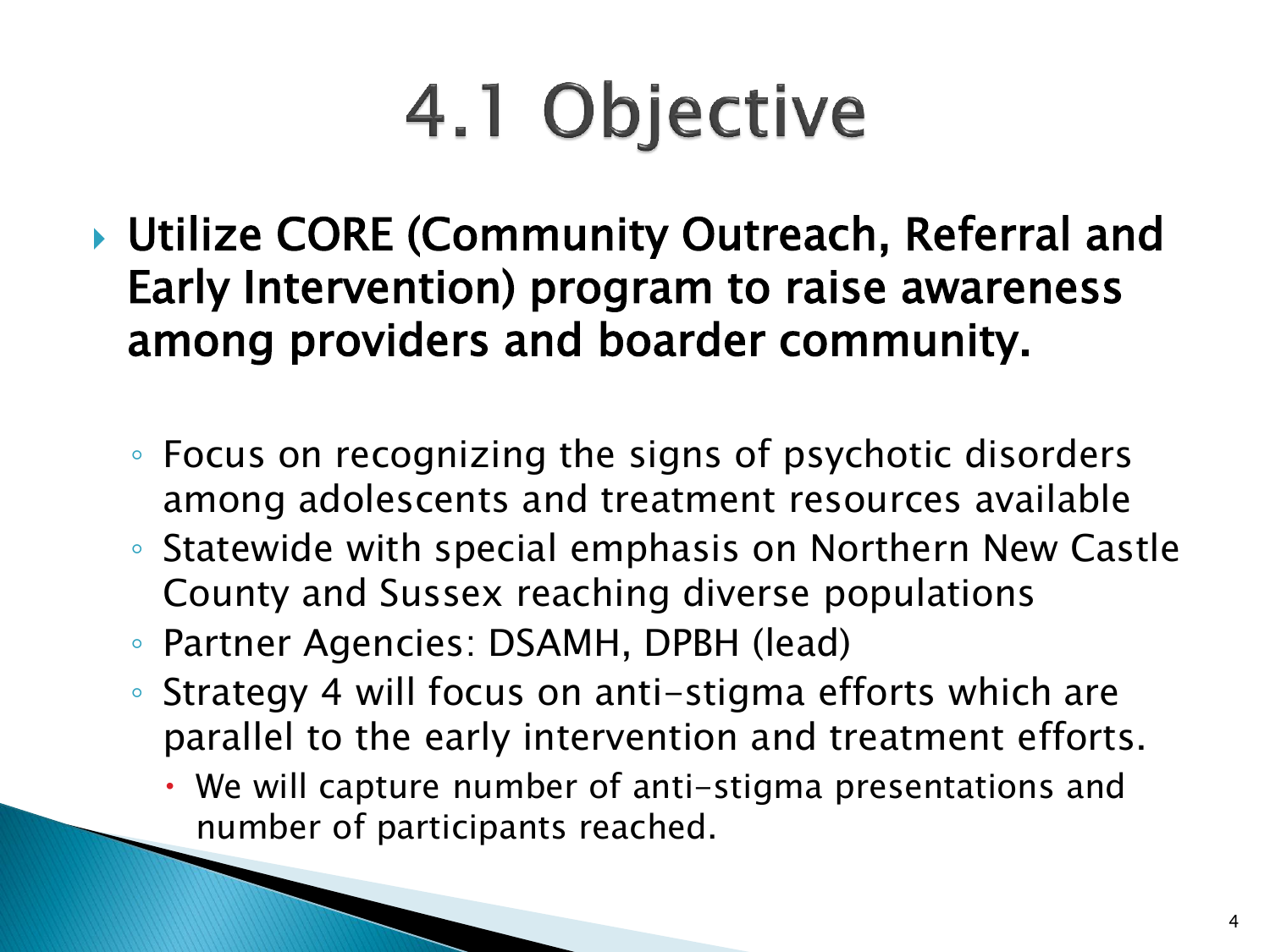#### 4.1 Data

- 2016:
	- Reached over 366 participants in over 25 awareness activities
- ▶ First Half of 2017 Changing to Semiannual
	- Pending reports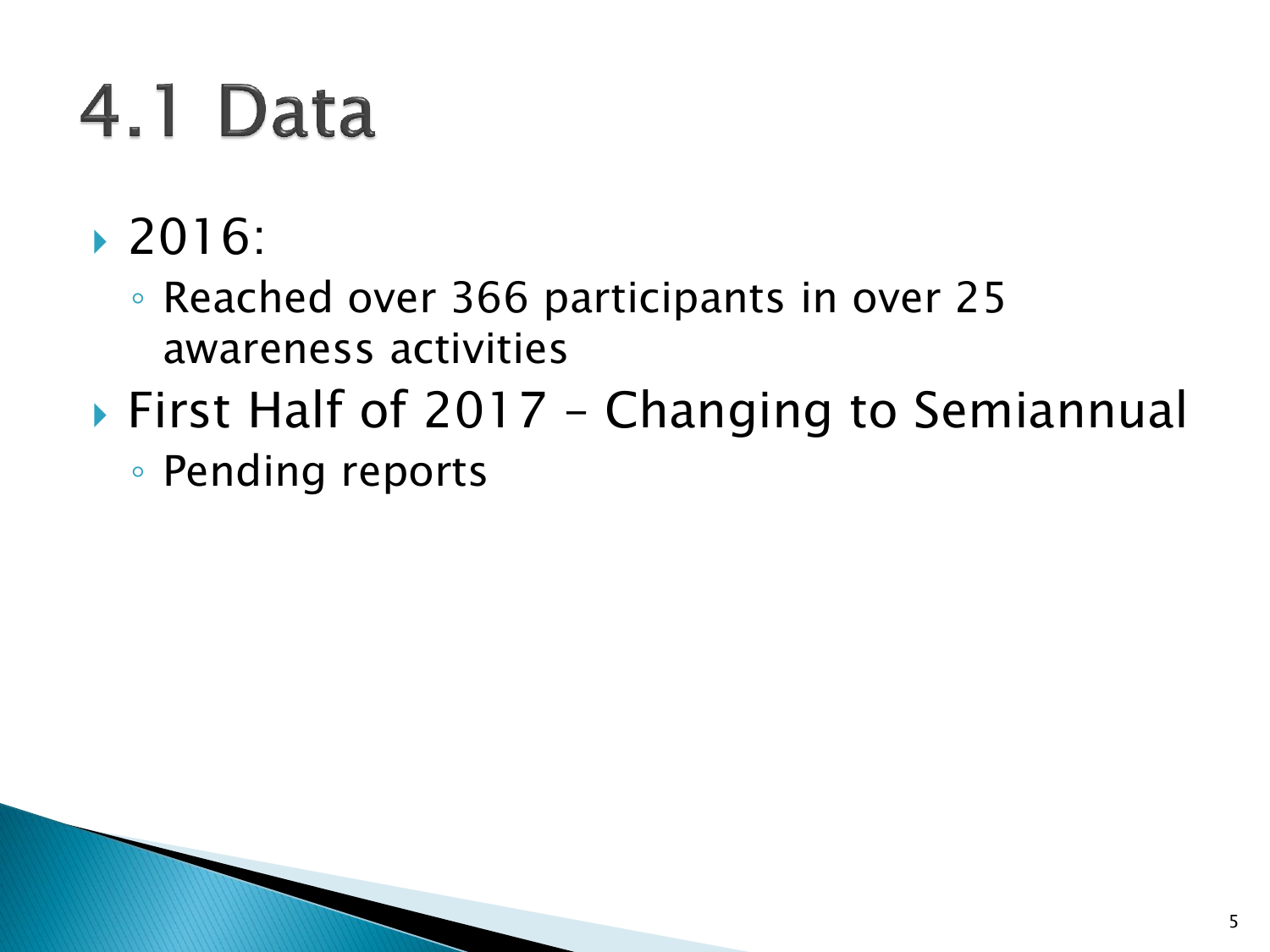# 4.2 Objective

- Utilize HelpIsHereDE.org (online resource) to raise awareness of substance use and addictive disorders assessment and treatment resources.
	- Partner Agencies: DSAMH, DPBH (lead)
	- Focus on youth and young adults
	- Evaluation Measures:
		- Semiannual reporting on number of times site is accessed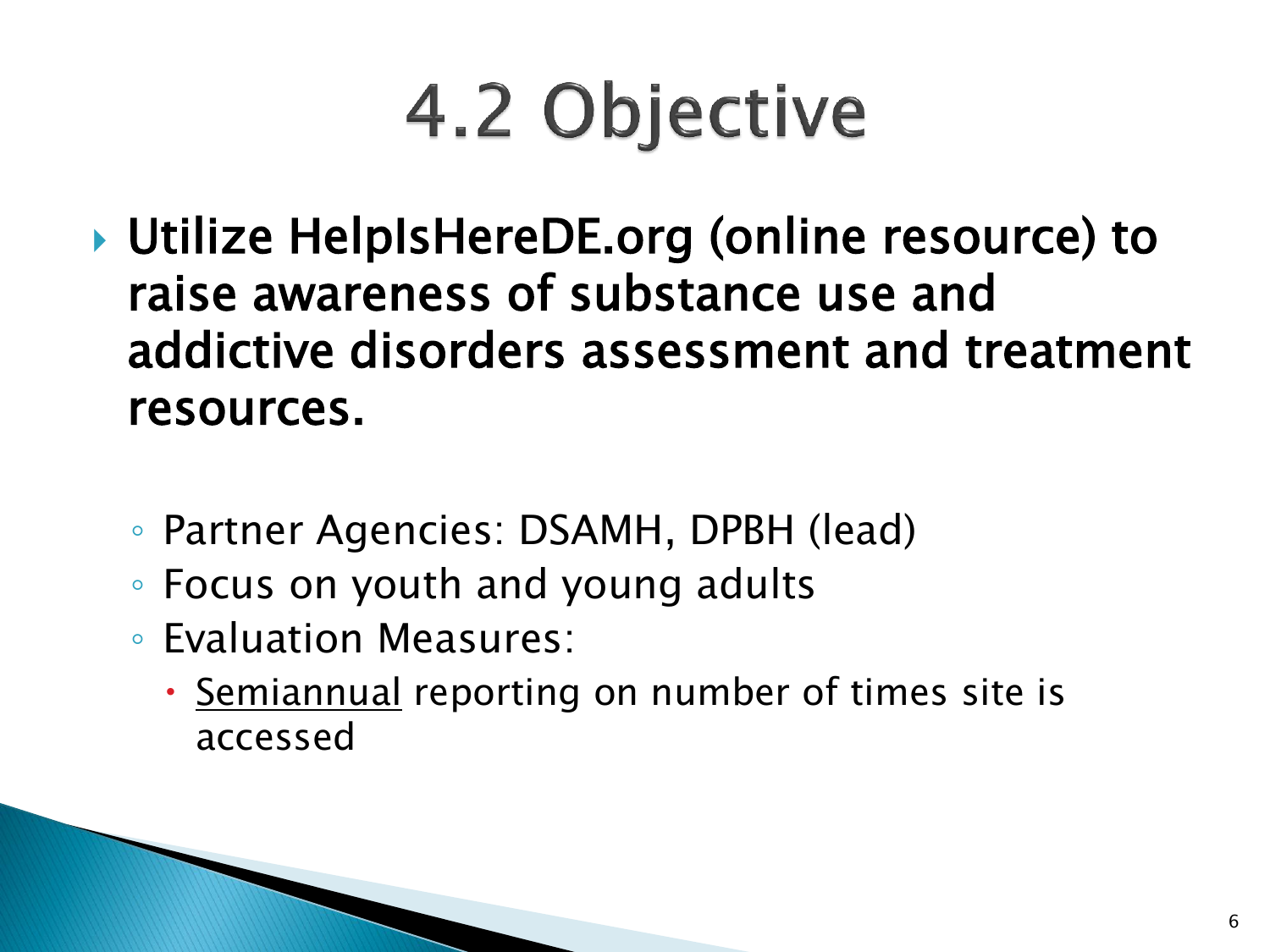# 4.2 Objective Continued

- ▶ Utilize marketing resources, social media and exhibiting to raise awareness of this resource.
	- Evaluation Measures:
		- Quarterly reporting on marketing efforts, exhibit events, and number of social media posts.
		- Work group is investigating whether it's possible to track if website referral was successful & was the info helpful.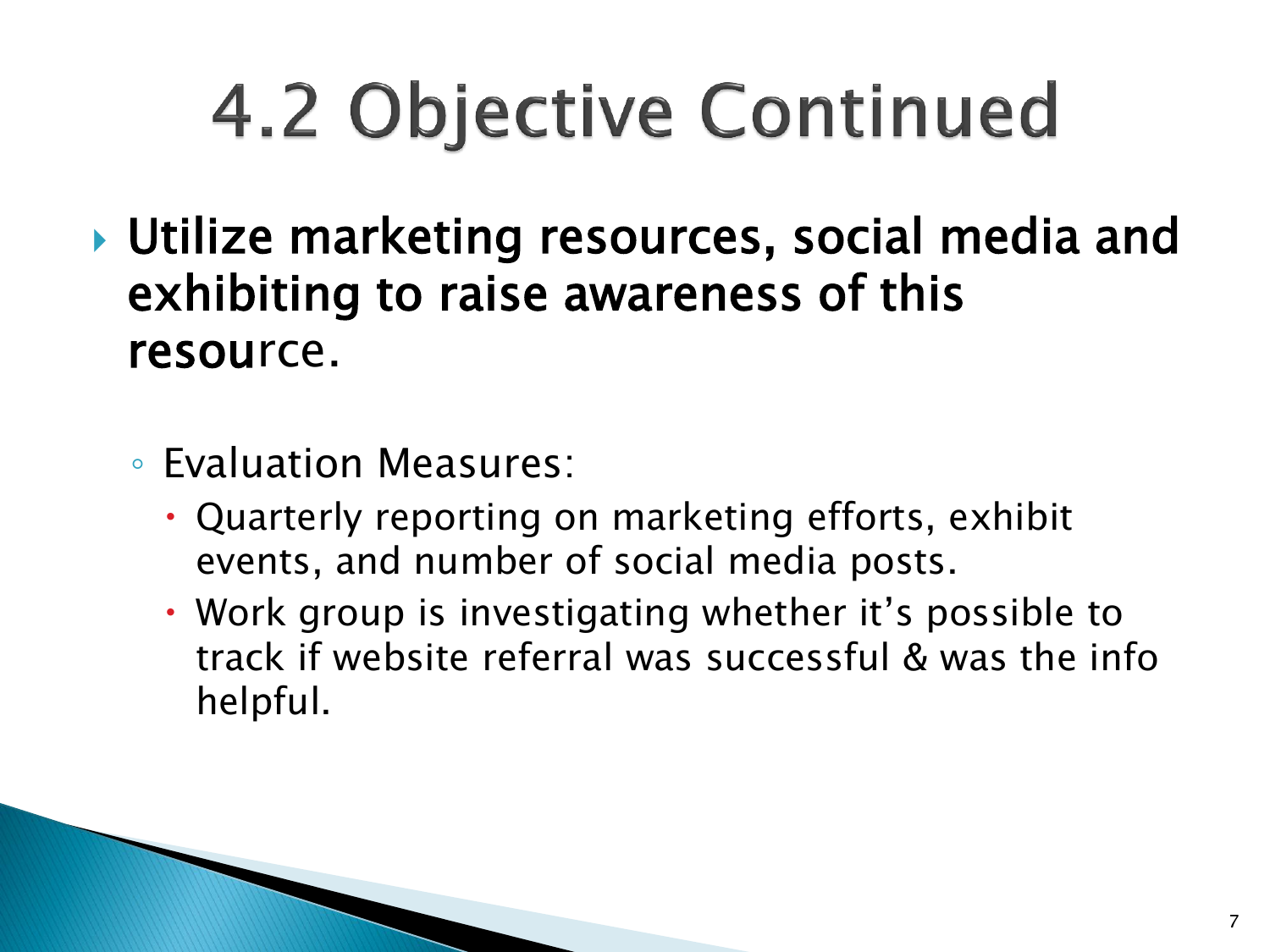#### **Objective 4.2 Data**

Site Launched in 2014

- ▶ End of 2017: 274,791 visits to the site.
	- 74,120 Unique Visitors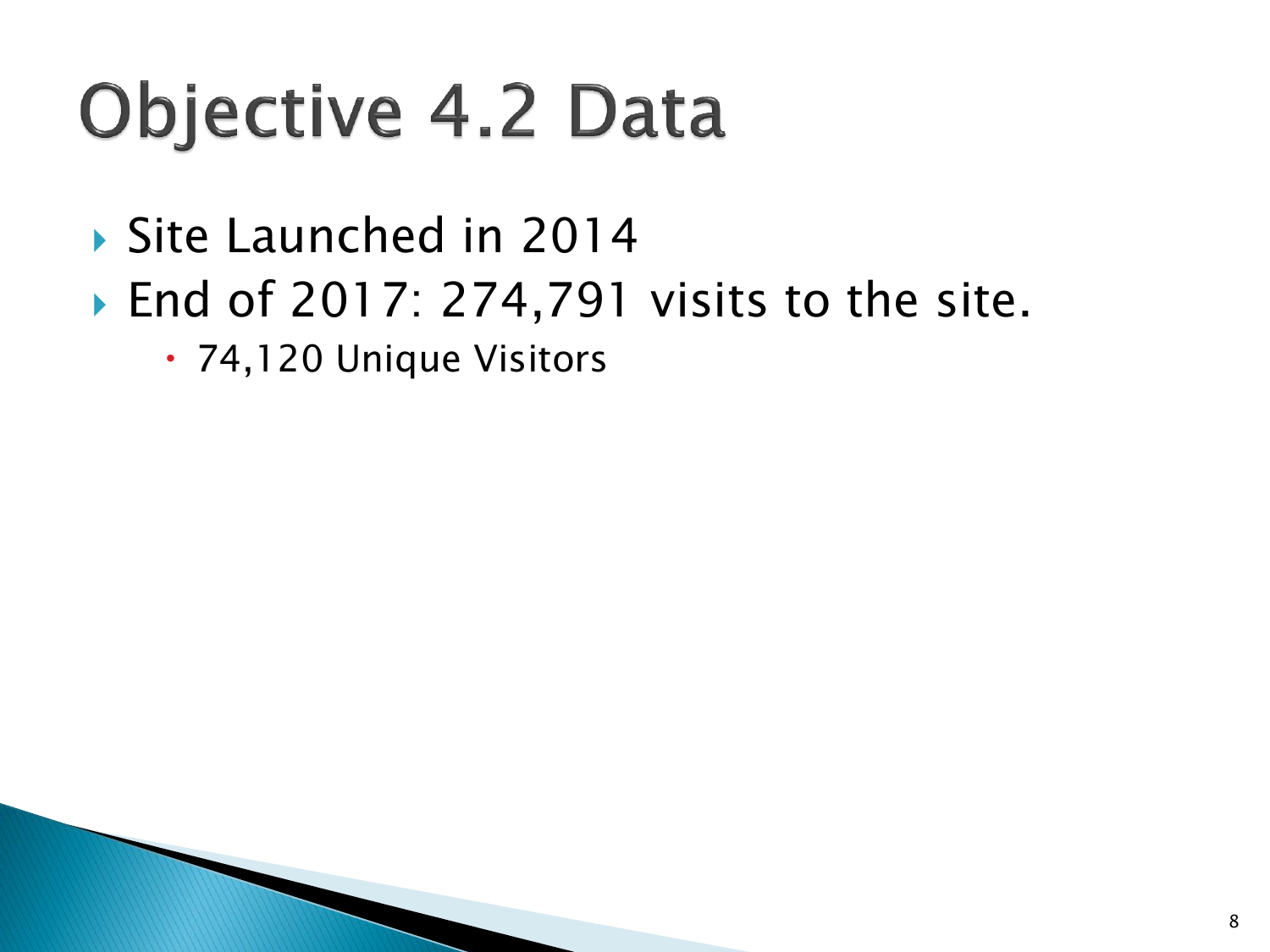### Objective 4.2 Data

| <b>Top Content</b>                                                                                                                                                                                                      |                                                    |
|-------------------------------------------------------------------------------------------------------------------------------------------------------------------------------------------------------------------------|----------------------------------------------------|
|                                                                                                                                                                                                                         |                                                    |
| <b>Page Title</b>                                                                                                                                                                                                       | <b>Pageviews</b>                                   |
| /Here-for-someone-I-know/Underage-drinking                                                                                                                                                                              | 44,150                                             |
| /Here-for-me/Binge-Drinking                                                                                                                                                                                             | 41,169                                             |
| Homepage                                                                                                                                                                                                                | 26,363                                             |
| /Here-for-me/Binge-Drinking#am-i-a-binge-drinker-quiz                                                                                                                                                                   | 10,644                                             |
|                                                                                                                                                                                                                         |                                                    |
|                                                                                                                                                                                                                         |                                                    |
|                                                                                                                                                                                                                         |                                                    |
|                                                                                                                                                                                                                         |                                                    |
|                                                                                                                                                                                                                         |                                                    |
|                                                                                                                                                                                                                         |                                                    |
| /#what-you-need-to-know<br>/Here-for-someone-I-know/Underage-drinking#what-to-look-for<br>/Resource-Guide<br>//#what-you-can-do<br>/Resource-Guide#things-to-know<br>/Here-for-me/Binge-Drinking#what-is-binge-drinking | 9,053<br>8,610<br>7,063<br>5,448<br>5,248<br>4,899 |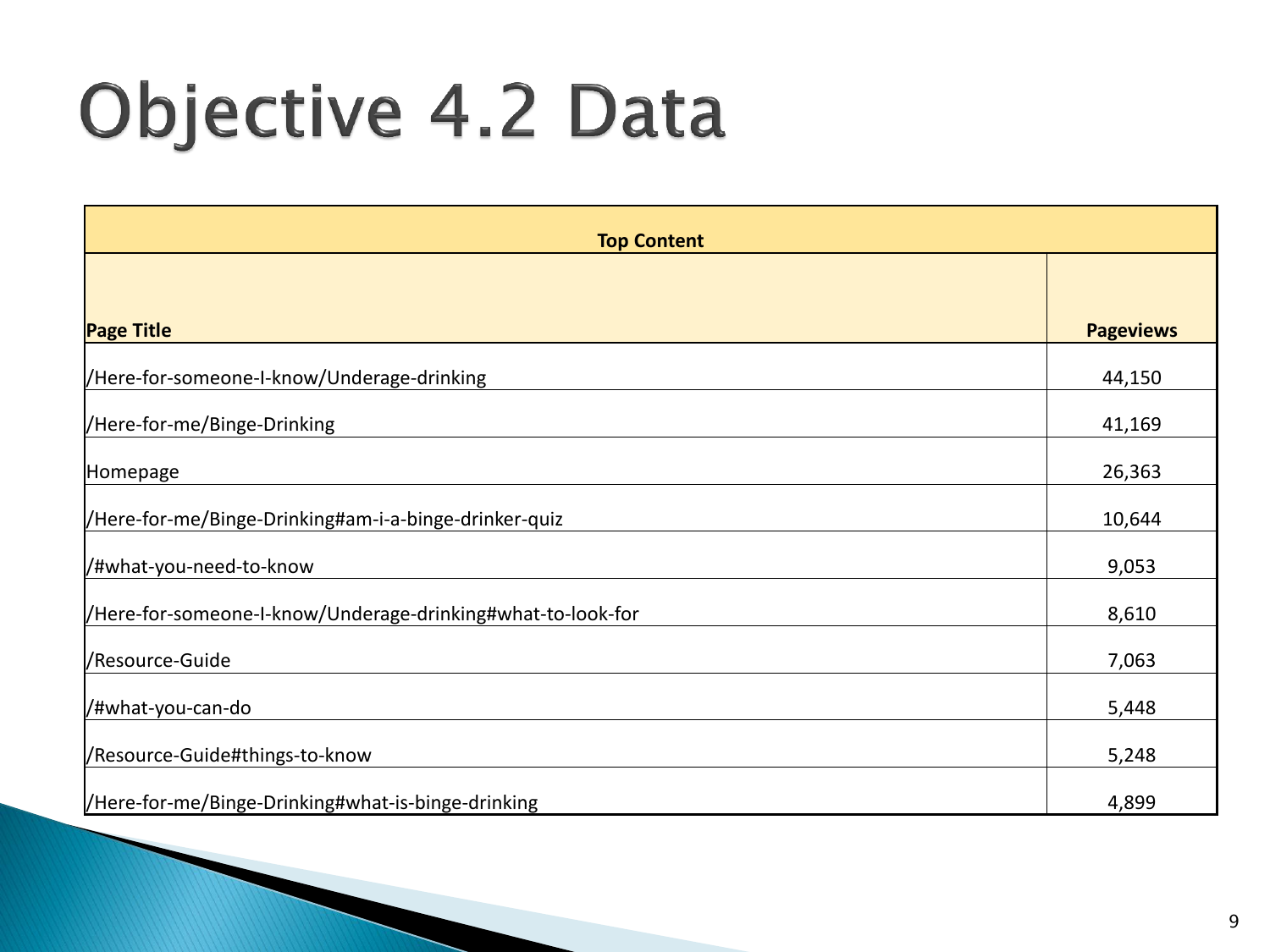### 4.3 Objective

- ▶ Utilize Crisis Intervention Team (CIT) Training program for law enforcement to measure awareness efforts.
	- Status CIT training is in it's Fourth year (pilot class in 2014), 6 classes completed to date.
	- Evaluation Measures:
		- Semiannual reports on updated numbers of LE personnel trained.
		- Semiannual reports on number of community based resources participating in community resource fairs.